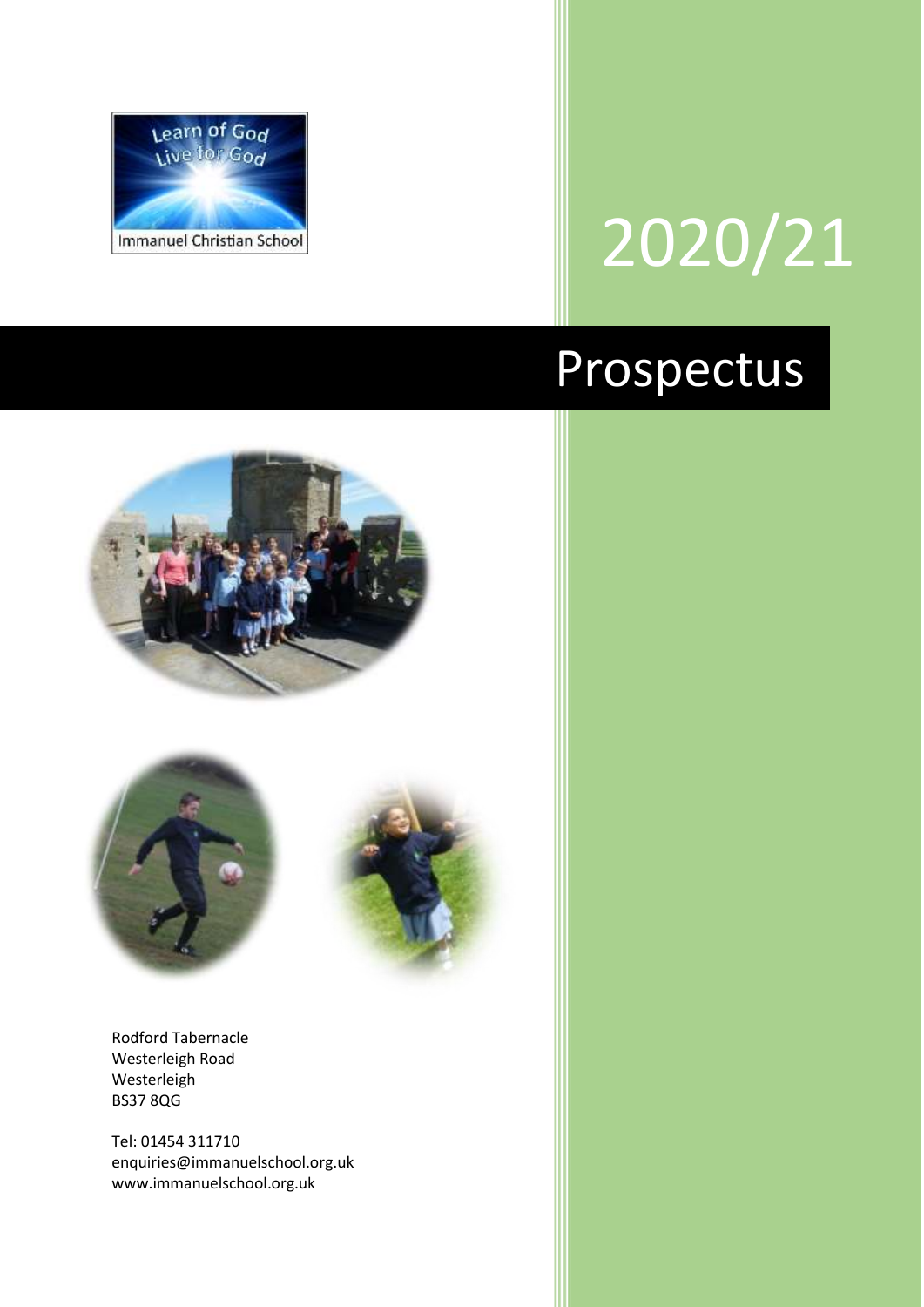#### **Welcome**

**Thank you for taking time to find out more about our school** – a small, friendly school based upon Christian and family principles.

#### **Our aim**

We are passionate about preparing our children for life in modern society so whatever their background we want to give them the opportunity to be educated in an environment where God is central and the teaching is based upon a biblical understanding of the world; to help them develop their relationship with God, and to equip them for life.

We aim to provide a stable, caring environment which fosters high expectations of personal conduct and helps pupils to develop both understanding and personal qualities of integrity, patience, kindness, obedience, honesty and self-control. We understand the primary responsibility for the upbringing of children to be that of their parents. We aim to help parents in this and to encourage their participation in their child's education.

#### **Location**

The school is located on the outskirts of the historic village of the Westerleigh in South Gloucestershire. This provides a perfect setting for the school as the village provides plenty of educational interest as well as useful facilities such as the village playing field and Wapley common and woods.



Our site has plenty of indoor and outdoor space with ample scope for group and individual learning and play.

#### **Age**

The school caters for all ages from 4 (Reception) to 16 (Year 11).

#### **Further information**

In the following pages we have provided further information about the school's ethos and practice. If you have any further questions or wish to arrange a visit please do not hesitate to contact us.

If you are interested in considering a place for your child/children please complete the registration of interest form and return it to [enquiries@immanuelschool.org.uk](mailto:enquiries@immanuelschool.org.uk) or to Immanuel Christian School, Rodford Tabernacle, Westerleigh Road, Westerleigh, South Gloucestershire, BS37 8QG.

For further information please call (01454 311710) or email: [enquiries@](mailto:enquiries)immanuelschool.org.uk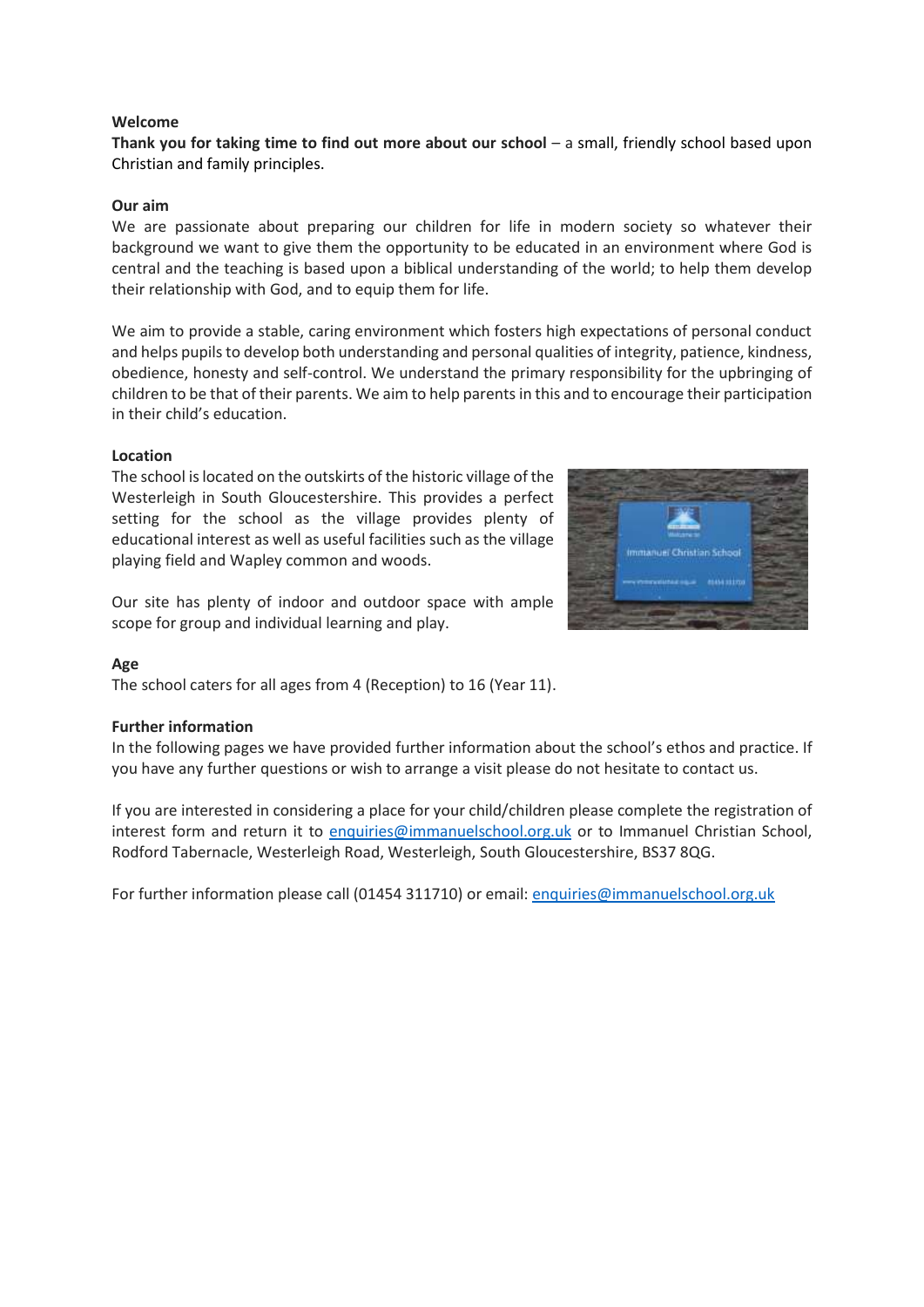#### **Educational Philosophy**

The idea of the school as an extension of each family shapes the way in which Immanuel School operates and develops. It is to supplement rather than take the place of the family. The school must never be so large that it loses the familiarity, informality and the caring discipline which should be features of family life; and perhaps, most importantly, parents should be involved in the education of their children alongside those who, because of training, may have greater experience. Professional teachers assist parents at Immanuel School, they do not replace them.

**Immanuel School acknowledges God as sovereign in creation, in sustaining all things, in salvation and in all the affairs of man. This is to form the basis of the teaching of all subjects, avoiding any teaching that exalts man above God. All curriculum materials are selected and controlled in accordance with this thinking. The supreme and ultimate standard and absolute rule of faith for life is the Bible, the word of God. The Bible is the foundation for the curriculum and all moral teaching.** 

**Our aim is to foster and nurture a love of learning in the minds of all children and to encourage them to approach all subjects meaningfully and intelligently. The school aims to provide an excellent education developing the total person: body, mind and spirit. As such it seeks to nurture growth in five key areas:**

- **Spiritually**: Recognising that God's Word is the foundation for all of life, Immanuel School seeks to encourage children to develop their own relationship with Jesus Christ. An act of daily worship and emphasis on practical Christian living provides a strong spiritual framework.
- **Academically**: Immanuel School strives for academic excellence and seeks to develop to the maximum potential the intellectual abilities of each child. To this end each child is 'paced' in each subject to allow them to progress at his/her own rate, avoiding discouragement in the less able or boredom in the more academic. Within this framework each child is expected to work hard and to present his/her best work.
- **Emotionally**: Dedicated teachers help foster a sense of security and self-worth in each child a person created in the image of God. The stability provided by the spiritual emphasis helps students meet the challenges of learning and living.
- **Socially**: Christian ethics not only encourage personal spiritual growth, but also wholesome social development and an ability to function competently beyond the parameters of home and school.
- **Physically**: Children are expected to participate in regular physical exercise and sports as they are able, as a means of promoting health, strength and social development.

Immanuel School believes that children function contentedly and competently in a caring and disciplined environment. Parents, teachers and children all have responsibility in maintaining such an ethos.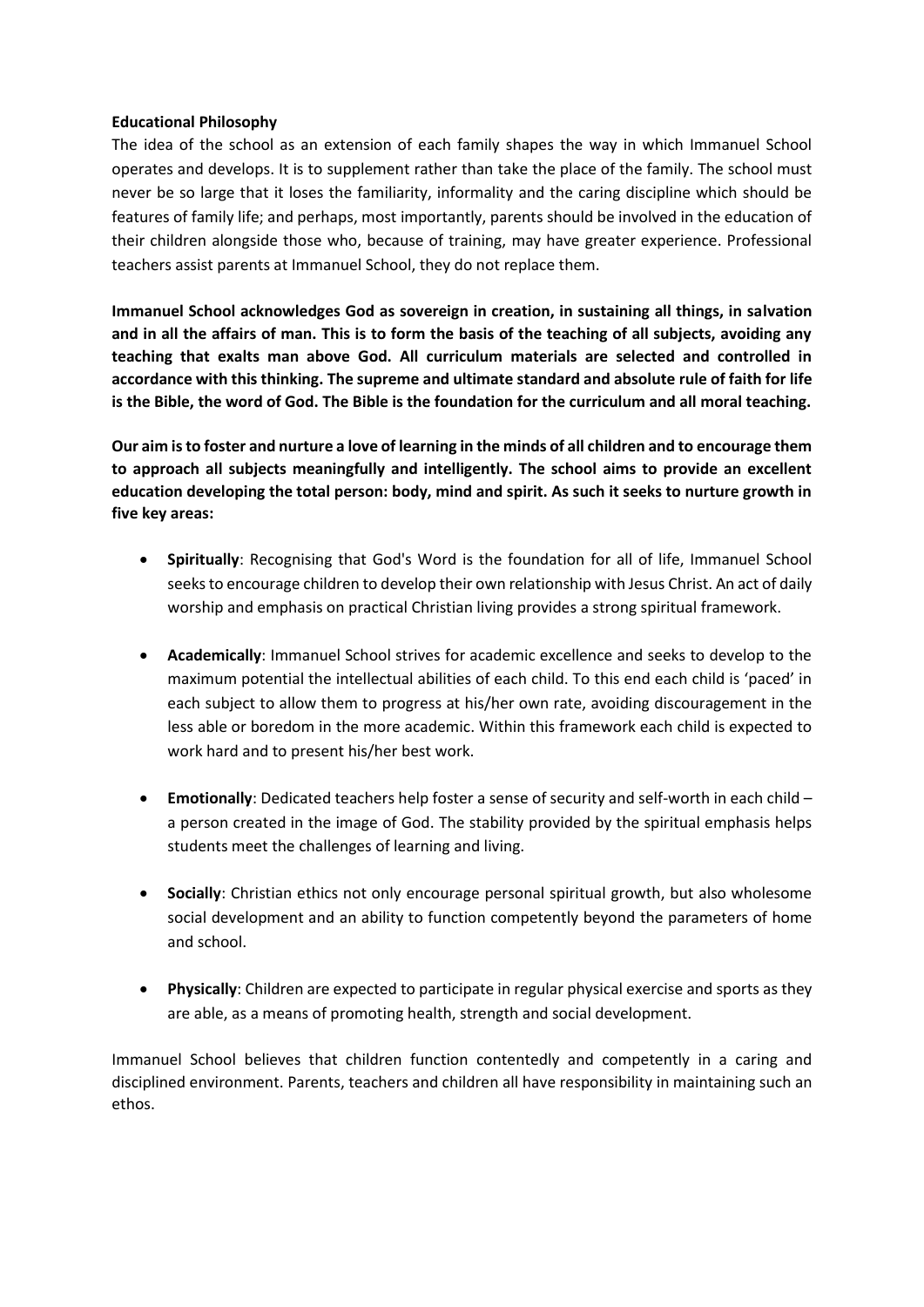#### **Our Aims and Purpose**

We look to the Bible to discover what the school should be trying to achieve.

We see our children as God's gift to our families ([Ps 127:3\)](http://www.biblegateway.com/passage/?search=Ps%20127:3&version=NKJV), wonderfully made [\(Ps 139:14\)](http://www.biblegateway.com/passage/?search=Ps%20139:14&version=NKJV), but conceived in sin [\(Ps 51:5\)](http://www.biblegateway.com/passage/?search=Ps%2051:5&version=NKJV) and in need of redemption [\(Rom 3:23\)](http://www.biblegateway.com/passage/?search=Rom%203:23&version=NKJV). We recognise our duty to bring them up in the nurture and admonition of the Lord  $(\underline{Eph 6:4})$  and that knowledge, wisdom and understanding are especially valued by God [\(Prov 1-5\)](http://www.biblegateway.com/passage/?search=Prov%201-5&version=NKJV).

We want to see each child thoroughly equipped for good works which will commend Christ in this world [\(2 Tim 3:15-17\)](http://www.biblegateway.com/passage/?search=2%20Tim%203:15-17&version=NKJV) and prepared in heart, soul, mind and strength for life in the world to come [\(Deut 6:5;](http://www.biblegateway.com/passage/?search=Deut%206:5&version=NKJV) [Matt 22:37\)](http://www.biblegateway.com/passage/?search=Matt%2022:37&version=NKJV).

Thus our aims and purpose in education are to complement the role of the family and the church and reflect what we believe are God's priorities for our children:

- To provide each child with a biblical understanding to equip the child for practical living in this world and encourage the child's awareness of spiritual and eternal realities.
- To help children develop the skills and understanding needed for adulthood.
- To develop in children an understanding of society in both place and time.
- To develop an understanding and appreciation of humankind's cultural activities.
- To develop an understanding of scientific and technological activities, both in the past and in the present.
- To develop an understanding of and respect towards the natural world.
- To develop in children an understanding of man's unique role in creation and their opportunities and limitations.
- To help children develop those fundamental skills which are necessary in order to achieve all other aims.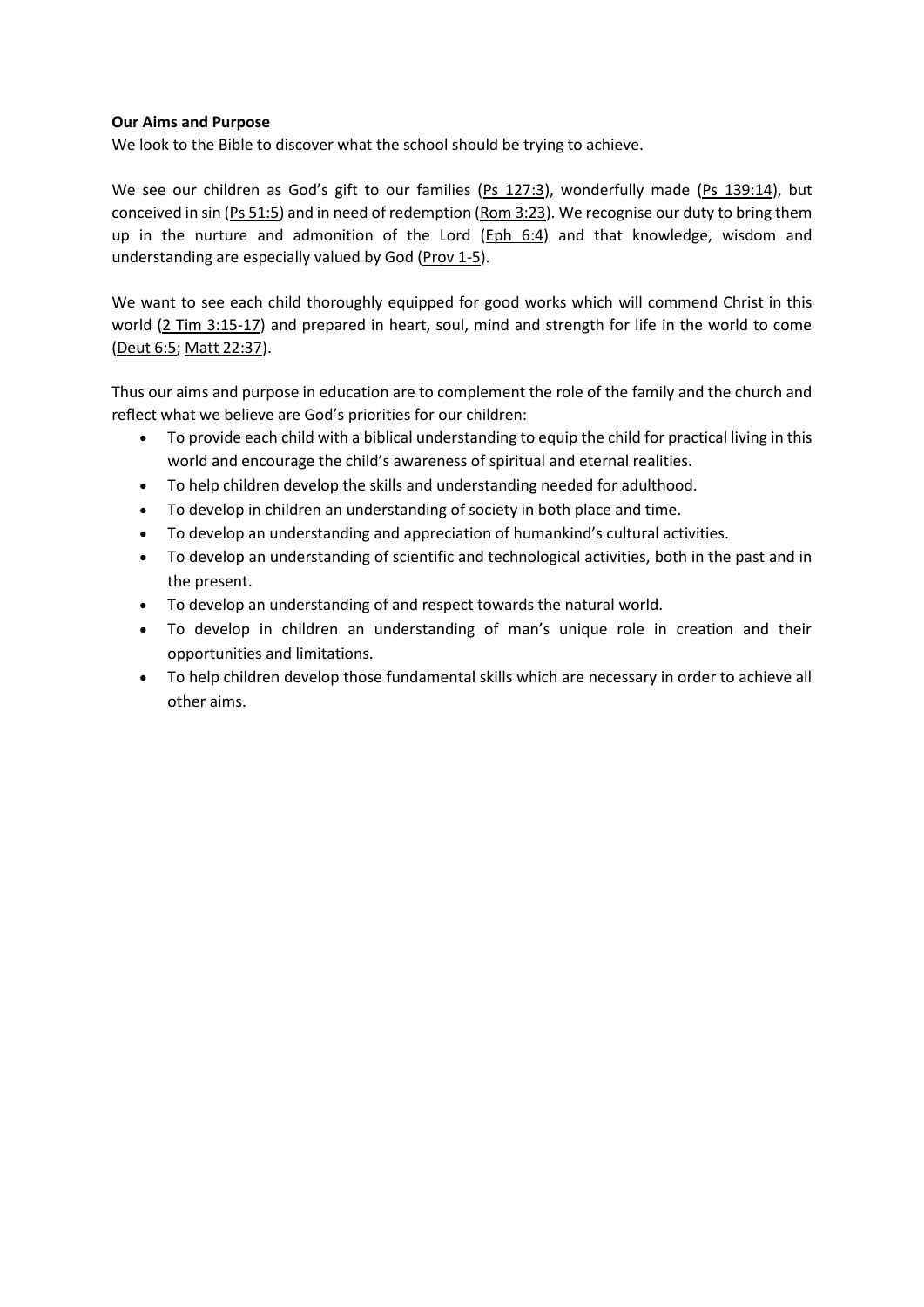#### **Statement of Beliefs**

1. GOD: There is one God, who exists eternally in three distinct but equal persons: the Father, the Son, and the Holy Spirit. God is unchangeable in his holiness, justice, wisdom and love. He is the almighty Creator; Saviour and Judge who sustains and governs all things according to his sovereign will for his own glory.

2. THE BIBLE: God has revealed himself in the bible, which consists of the old and new testaments alone. Every word was inspired by God through human authors, so that the bible as originally given is in its entirety the word of God, without error and fully reliable in fact and doctrine. The bible alone speaks with final authority and is always sufficient for all matters of belief and practice.

3. THE HUMAN RACE: All men and women, being created in the image of God, have inherent and equal dignity and worth. Their greatest purpose is to obey, worship and love God. As a result of the fall of our first parents, every aspect of human nature has been corrupted and all men and women are without spiritual life, guilty sinners and hostile to God. Every person is therefore under the just condemnation of God and needs to be born again, forgiven and reconciled to God in order to know and please him.

4. THE LORD JESUS CHRIST: The Lord Jesus Christ is fully God and fully man. He was conceived by the Holy Spirit, born of a virgin, and lived a sinless life in obedience to the Father. He taught with authority and all his words are true. On the cross he died in the place of sinners, bearing God's punishment for their sin, redeeming them by his blood. He rose from the dead and in his resurrection body ascended into heaven where he is exalted as lord of all. He intercedes for his people in the presence of the Father.

5. SALVATION: Salvation is entirely a work of God's grace and cannot be earned or deserved. It has been accomplished by the Lord Jesus Christ and is offered to all in the gospel. God in his love forgives sinners whom he calls, granting them repentance and faith. All who believe in Christ are justified by faith alone, adopted into the family of God and receive eternal life.

6. THE HOLY SPIRIT: The Holy Spirit has been sent from heaven to glorify Christ and to apply his work of salvation. He convicts sinners, imparts spiritual life and gives a true understanding of the scriptures. He indwells all believers, brings assurance of salvation and produces increasing likeness to Christ. He builds up the church and empowers its members for worship, service and mission.

7. THE CHURCH: The universal church is the body of which Christ is the head and to which all who are saved belong. It is made visible in local churches, which are congregations of believers who are committed to each other for the worship of God, the preaching of the word, the administering of baptism and the Lord's supper; for pastoral care and discipline, and for evangelism. The unity of the body of Christ is expressed within and between churches by mutual love, care and encouragement. True fellowship between churches exists only where they are faithful to the gospel.

8. THE FUTURE: The Lord Jesus Christ will return in glory. He will raise the dead and judge the world in righteousness. The wicked will be sent to eternal punishment and the righteous will be welcomed into a life of eternal joy in fellowship with God. God will make all things new and will be glorified forever.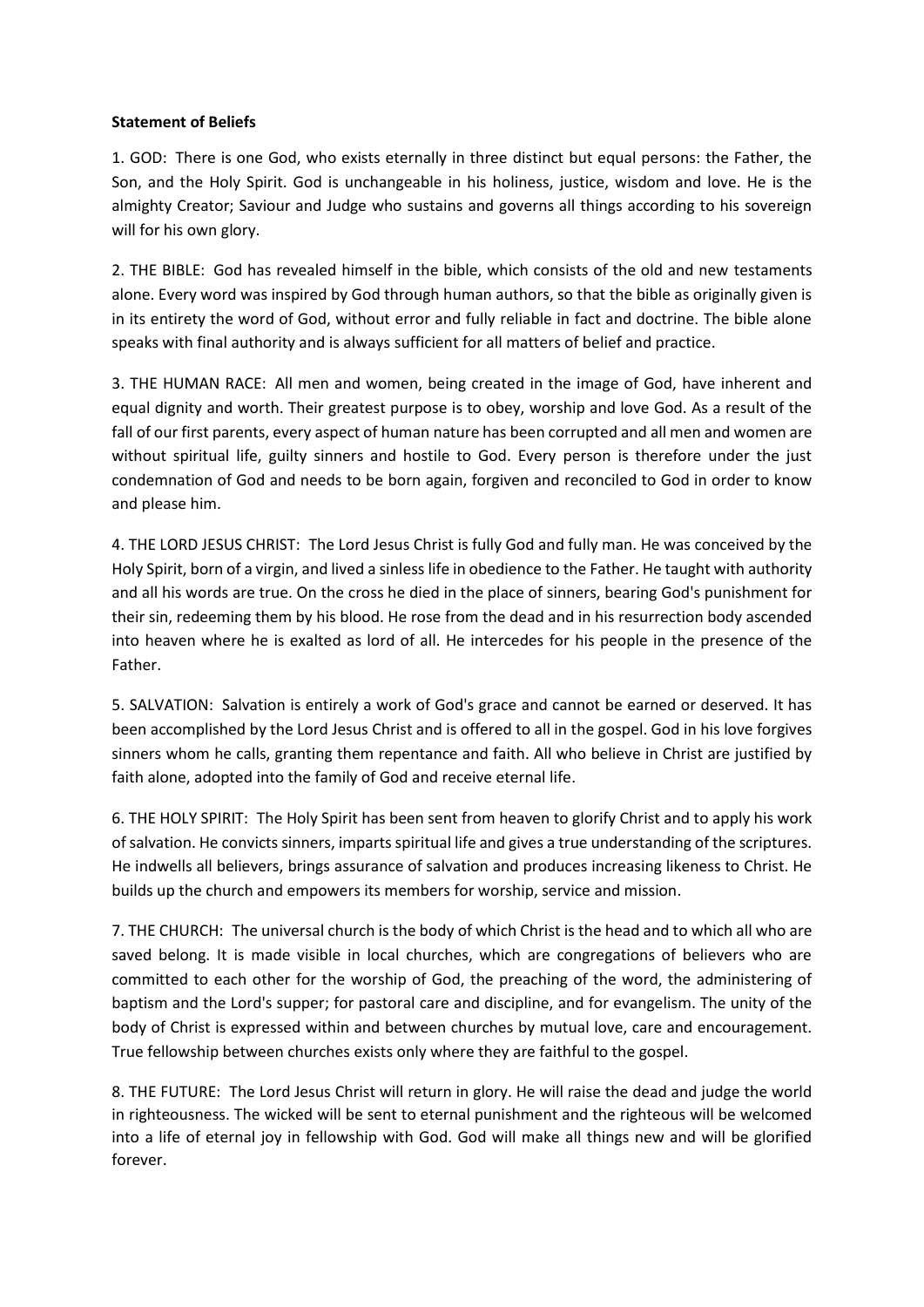#### **[Curriculum](http://www.bethany.sheffield.sch.uk/curriculum/outline/) and activities**

The curriculum of Immanuel School is fundamental to achieving its aims. We have therefore devised our own curriculum. The curriculum is regularly reviewed and changes made in accordance with the needs of pupils and strengths of teachers. We will also keep abreast of current educational thought, although not necessarily change our practice. We will evaluate new initiatives and we will adopt examples of good practice.

Our aim in all curriculum areas is that children develop a love of learning and become life-long learners. In the early years emphasis will be placed on language skills (reading, writing, speaking, listening and handwriting) and mathematics, which are the main tools for the study of all other subject areas. Other subject areas are science, history, geography, modern foreign language, music, art and design, cookery, Bible, PE and religious studies.

We have a topic based approach, each topic forming the basis for study through a whole term. Each term the whole school will study the same topic. This will help the school community to work together on a shared project at age appropriate levels.

|           | Term 1             | Term 2             | Term 3        |
|-----------|--------------------|--------------------|---------------|
| Year<br>A | <b>Beginnings</b>  | Nations and People | Water         |
| Year<br>В | The Earth in Space | Living Things      | Local Studies |
| Year      | Communications     | <b>Mountains</b>   | Treasure      |

We have devised a three year rolling cycle:

#### **Facilities**

The school is based at Rodford Tabernacle in Westerleigh. This has a large hall, a lobby and second room. There is a kitchen area with cooking facilities.

Outside there are both grass and tarmacked areas. Westerleigh village has a large playing field only a short walk away. There are also a range of sports facilities, including swimming, in the nearby town of Yate.

#### **Assessment of Pupils**

All pupils will be assessed on admission to the school. During their time in the school their teachers will regularly carry out formative assessments so that each pupil is given work which is appropriate for their abilities. Pupils' progress will be monitored closely by their class teachers.

In Reception, children's progress and attainment will be assessed using the Early Years Framework. From Y1, pupils will be given yearly tests in English and Maths, although for the younger children these will be informal and appropriate for their age. There may also be formal tests in other subjects for junior aged children.

There will be opportunities for parents to meet with their child's teacher at any time, as well as a formal Parents/Teacher Meeting. Parents will receive a written report on their child's progress during term 3.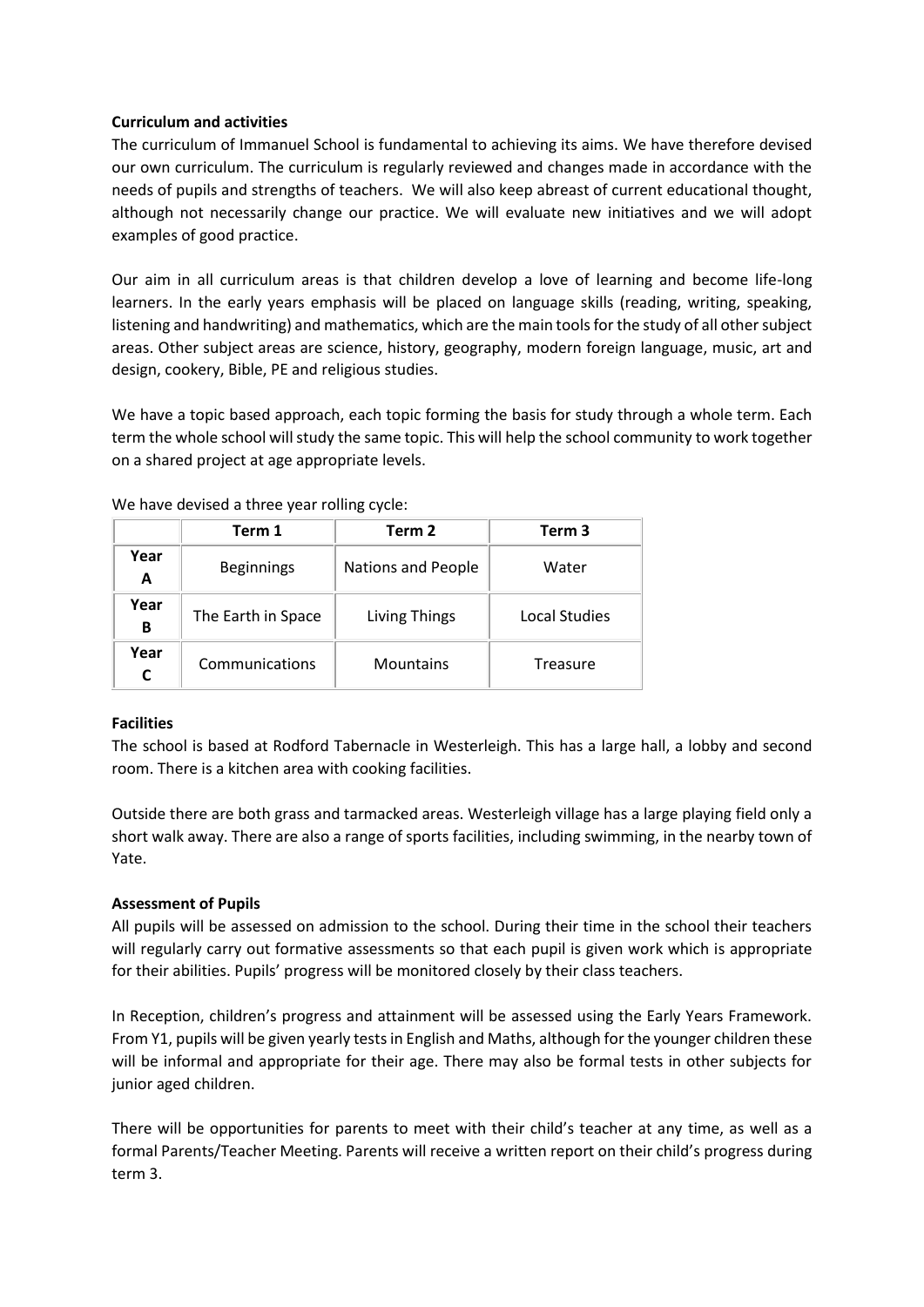#### **Admissions**

We will use the following criteria for admitting children to the school:

- 1. Parental acceptance of the biblical principles on which the school is run and willingness to allow their children to join in the activities of the school.
- 2. Parental financial commitment to the agreed fees.
- 3. Parental willingness to serve the school. There are various opportunities to fulfil this commitment.
- 4. The ability of the school to meet the educational needs of the child.
- 5. Availability of places. The school is committed to providing small teaching groups. The maximum size of each class will vary slightly according to staffing, accommodation and pupil numbers. Children will normally be accepted onto a waiting list if a particular class is oversubscribed.
- 6. Siblings will be given preference.

#### **Parental involvement**

The Governors at Immanuel School believe that the Bible places prime responsibility upon parents for the physical, intellectual, emotional, moral, spiritual and social development of their children. The School's aim is to work in partnership with parents in order to help them fulfill their biblical obligation to 'bring them up in the training and instruction of the Lord' (Ephesians 6:4). Parents should support the content and method of teaching in the school and parents' help is invaluable in a range of practical areas of school life such as in the classroom, on school trips, with transport and with cleaning and upkeep.

The school has a duty of care to safeguard the wellbeing of all its pupils. All staff, volunteers and governors will be subject to DBS checks, interviews, references and training in child protection.

Homework will be set as appropriate and families need to support their children by becoming involved with these activities. Homework will be given in order to:

- aid the development of sound study skills and habits;
- complete set work;
- revise classwork; and
- extend the capabilities of children.

Parents should check that their children have completed set tasks. Using a homework diary, children will be able to keep parents informed of expectations and provide parents with the opportunity to keep in touch and identify difficulties quickly. Parents will be welcome to discuss any areas of concern or interest at the end of the school day with the class teacher on an informal basis. There will be a more formal meeting once a year to discuss children's progress, but parents who wish to will be able to make appointments at more regular intervals.

#### **Behaviour**

High standards of behaviour are expected throughout the school. We expect children to:

- Honour God by taking every opportunity to do their best
- Follow instructions without arguing
- Treat others with kindness, consideration and respect
- Avoid all inappropriate physical contact
- Be on time and properly equipped for every activity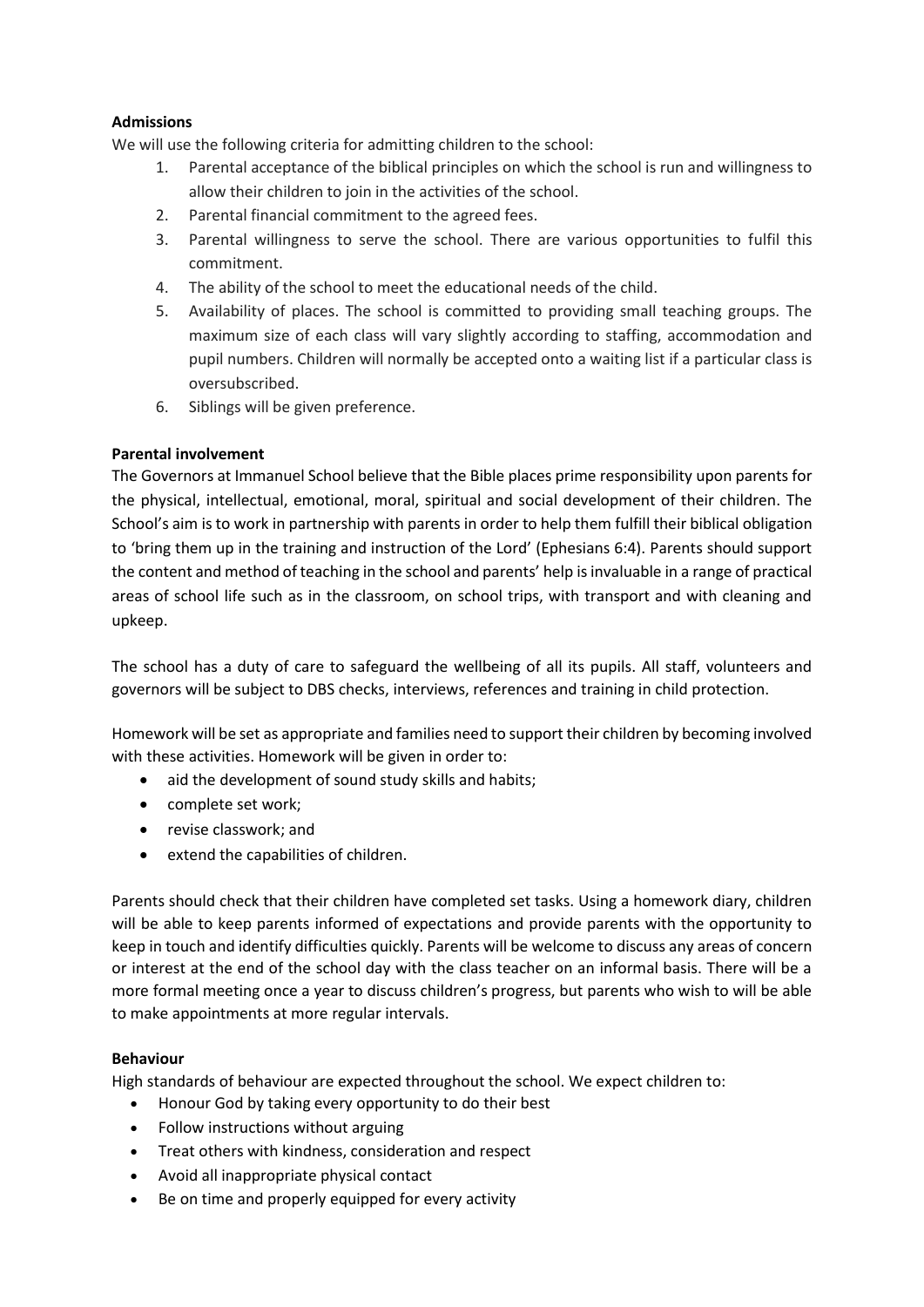Maintaining these high standards will play an important role in achieving the working environment we aim for. Please ask for a copy of our Behaviour Policy for further information.

#### **Complaints**

Good, positive relationships between children, parents, staff and Immanuel School are vital if we are to achieve our school aims. If disputes occur they will be taken seriously, dealt with promptly, and resolved in a biblical manner. For full details please ask for a copy of our Complaints Policy.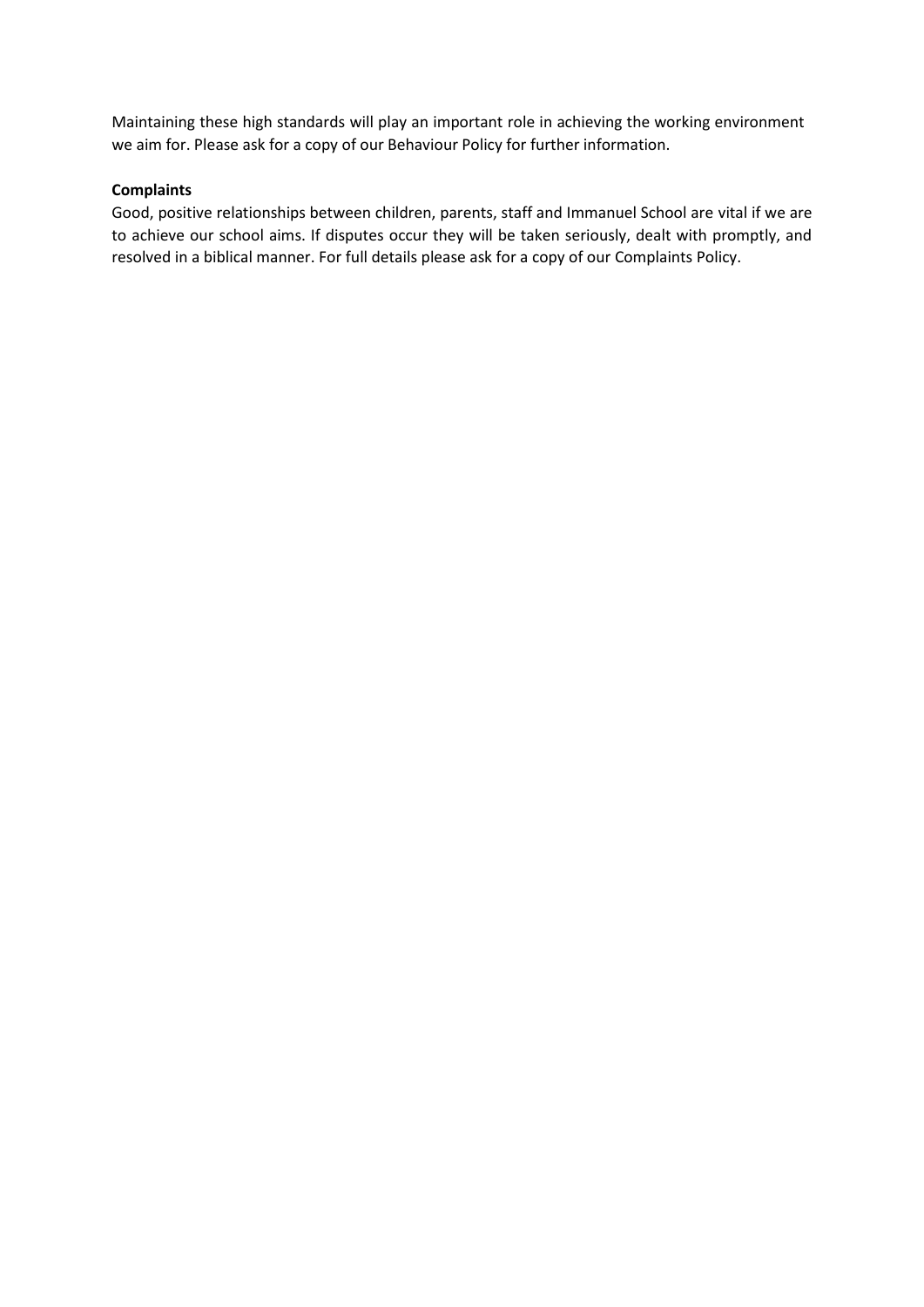#### **The School Day**

The school day will run from 8.45am to 3pm, so children will be expected to arrive between 8.30 and 8.40. Punctuality will be monitored and those who arrive after 8:45 will be marked down as late. Please help towards the smooth opening of the day by being careful over this matter. If a child is unable to attend school, parents must let the school know by 8.45.

#### **Assemblies**

Each school day will begin with an act of worship. This is to be a special time in our school, precious for those who love God and want to serve him. It will take the form of either class gatherings or whole school assemblies and will include prayer, singing and bible reading. Sometimes parents will be invited to take morning prayers and on occasions other guests, for example missionaries, will be invited.

#### **Morning Play**

Morning break will begin at 11.00 and end at 11.15. Children should be prepared for outside play unless it is raining. Children may have a snack at this time. In the event of rain children will be provided with games and toys to play with in their classroom.

#### **Lunch Time**

Lunch break will be from 12.15 to 13.00. Each class will remain in their own classrooms and be supervised by the class teacher. In order to encourage healthy eating we encourage pupils to drink water. We will try to make our meal times as pleasant and relaxed as possible. We feel it is important that the children eat properly, enjoy conversation, company and rest before the playtime with its opportunity to burn off some energy. Once children have finished their meal they can go outside to play.

#### **End of Day**

The school day ends at 3pm. Please ensure you arrive in good time to collect your child. If someone different is to collect your child, please let us know.

#### **Organisation**

The class organisation of the school will vary each year depending on the number of children on role and their ages.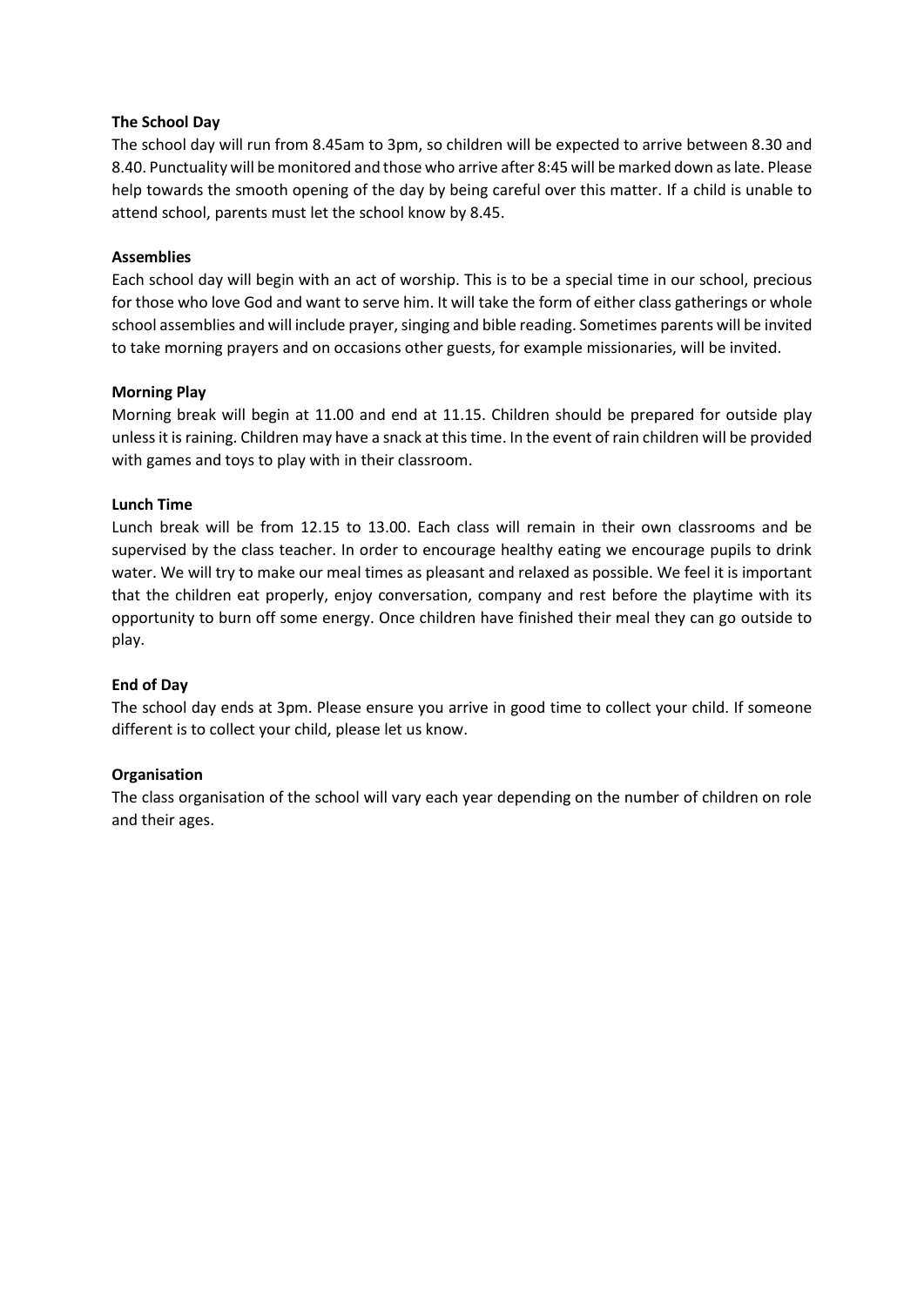### **Staff and Volunteers – September 2020**

| Staff:<br><b>Head Teacher:</b><br>Class teachers:                                             | Joanna Gulliford<br>Kate Harding<br>Alan Homersley<br>Karen Hurley<br>Jenny Joy<br>Marina Harvey<br>Jonathan Gulliford<br>Sarah Salkeld |                                                                     | B.Ed Hons (Cantab) 2001, QTS<br>BA with Diploma of Education<br>B.Eng, PGCE<br>BA (Hons)<br>B.Ed<br>BA (Hons)<br>LL.B., LL.M. |
|-----------------------------------------------------------------------------------------------|-----------------------------------------------------------------------------------------------------------------------------------------|---------------------------------------------------------------------|-------------------------------------------------------------------------------------------------------------------------------|
| Teaching Assistant:                                                                           | Valerie Bretton<br>Emma Warren<br>Naomi Havell                                                                                          |                                                                     |                                                                                                                               |
| Volunteers:                                                                                   | Carol Cruickshank<br><b>Frances Luxton</b><br><b>Vivian Gulliford</b>                                                                   |                                                                     |                                                                                                                               |
| Safeguarding designated person:<br>Deputy designated person:<br><b>Safeguarding Governor:</b> |                                                                                                                                         | Joanna Gulliford<br>Kate Harding<br>Fiona Barber                    |                                                                                                                               |
| First Aid:                                                                                    |                                                                                                                                         | Joanna Gulliford<br>Kate Harding<br>Alan Homersley<br>Sarah Salkald |                                                                                                                               |
| Governors:                                                                                    | Jonathan Gulliford (Chair)<br>Carol Cruickshank<br>Joanna Gulliford<br>Robert Gulliford                                                 |                                                                     |                                                                                                                               |

Fiona Barber Gary Williams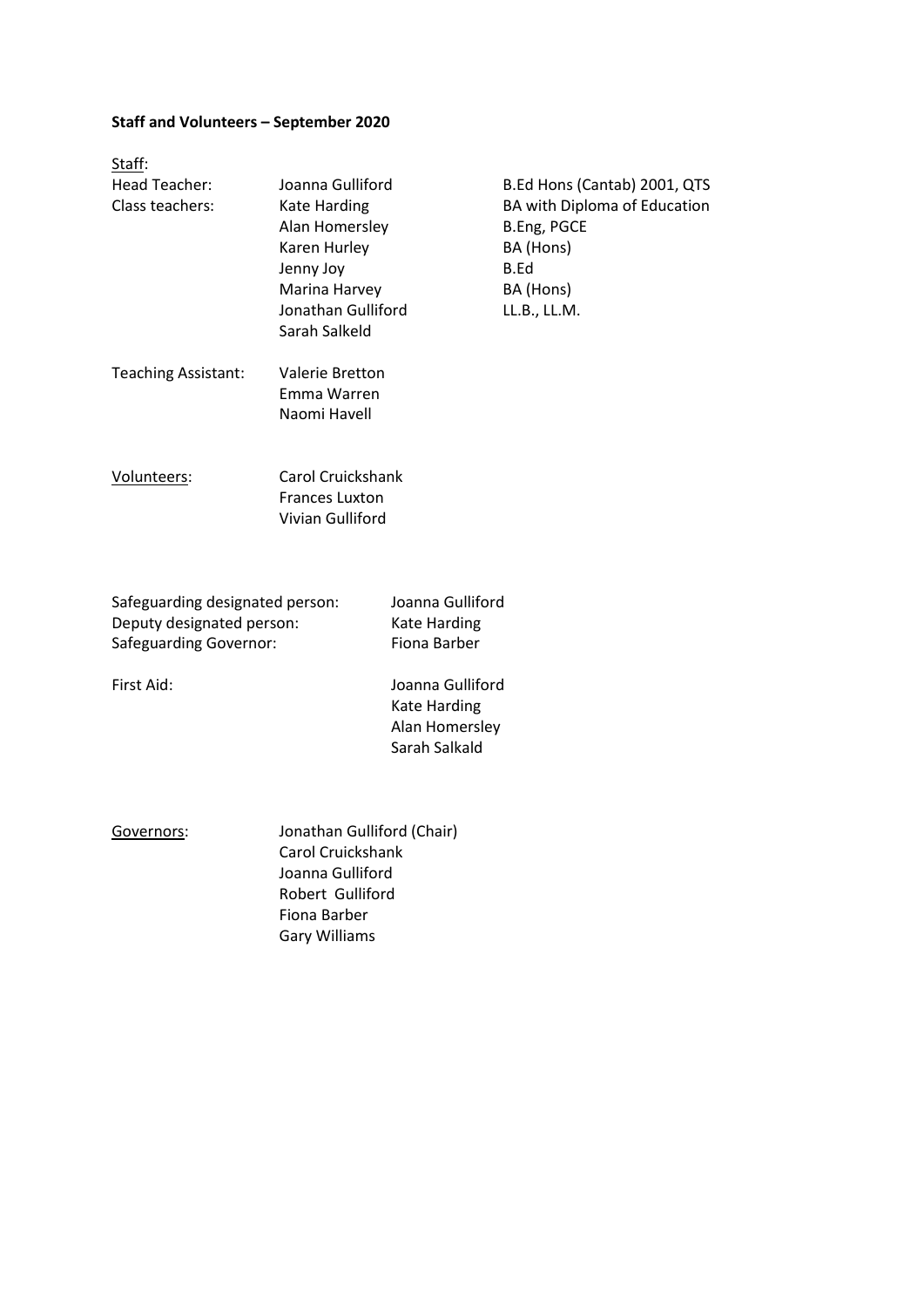#### **School Uniform**

| <b>Boys</b>                               | <b>Girls</b>                                 |  |  |
|-------------------------------------------|----------------------------------------------|--|--|
|                                           |                                              |  |  |
| <b>Winter Uniform:</b>                    | <b>Winter Uniform:</b>                       |  |  |
| Navy school trousers                      | Navy skirt (knee length) or pinafore or navy |  |  |
| KS1/2: Pale blue shirt or polo-shirt      | school trousers                              |  |  |
| KS3: Pale blue shirt and school tie       | KS1/2: Pale blue shirt or polo-shirt         |  |  |
| Navy V-necked jumper                      | KS3: Pale blue shirt and school tie          |  |  |
| Plain dark socks                          | Navy V-necked jumper or cardigan             |  |  |
| Black shoes (not trainers)                | Plain dark socks or tights                   |  |  |
|                                           | Black shoes (not trainers)                   |  |  |
|                                           |                                              |  |  |
|                                           |                                              |  |  |
| <b>Optional Summer Uniform:</b>           | <b>Optional Summer Uniform:</b>              |  |  |
| Navy school shorts                        | Navy and white gingham dress OR              |  |  |
|                                           | Pale blue and white gingham dress            |  |  |
|                                           | White socks                                  |  |  |
|                                           |                                              |  |  |
|                                           |                                              |  |  |
| <b>PE Equipment:</b>                      | <b>PE Equipment:</b>                         |  |  |
| Navy tracksuit bottoms (winter)           | Navy tracksuit bottoms (winter)              |  |  |
| Navy cotton shorts (summer)               | Navy cotton shorts (summer)                  |  |  |
| Plain white T-shirt                       | Plain white T-shirt                          |  |  |
| Navy fleece (winter)                      | Navy fleece (winter)                         |  |  |
| Trainers with a good gripping rubber sole | Trainers with a good gripping rubber sole    |  |  |
|                                           |                                              |  |  |

All the above items (except school ties) are available online or in-store at Tesco, Asda and M&S amongst other retailers.

School ties are available direct from the school. Branded items with the school logo such as fleeces, jumpers, cardigans and book bags are available to order through the school.

Wellingtons will also be needed for outdoor activities.

All clothing should be clearly labelled for easy identification. Sensible coats and bags are advised.

Hair should be neat and if necessary tied back so it does not fall across the face when leaning forward. Hair ties should be in school colours.

With the exception of watches and plain ear studs (girls only) no other jewellery is to be worn. Make up and coloured nail varnish are not to be worn.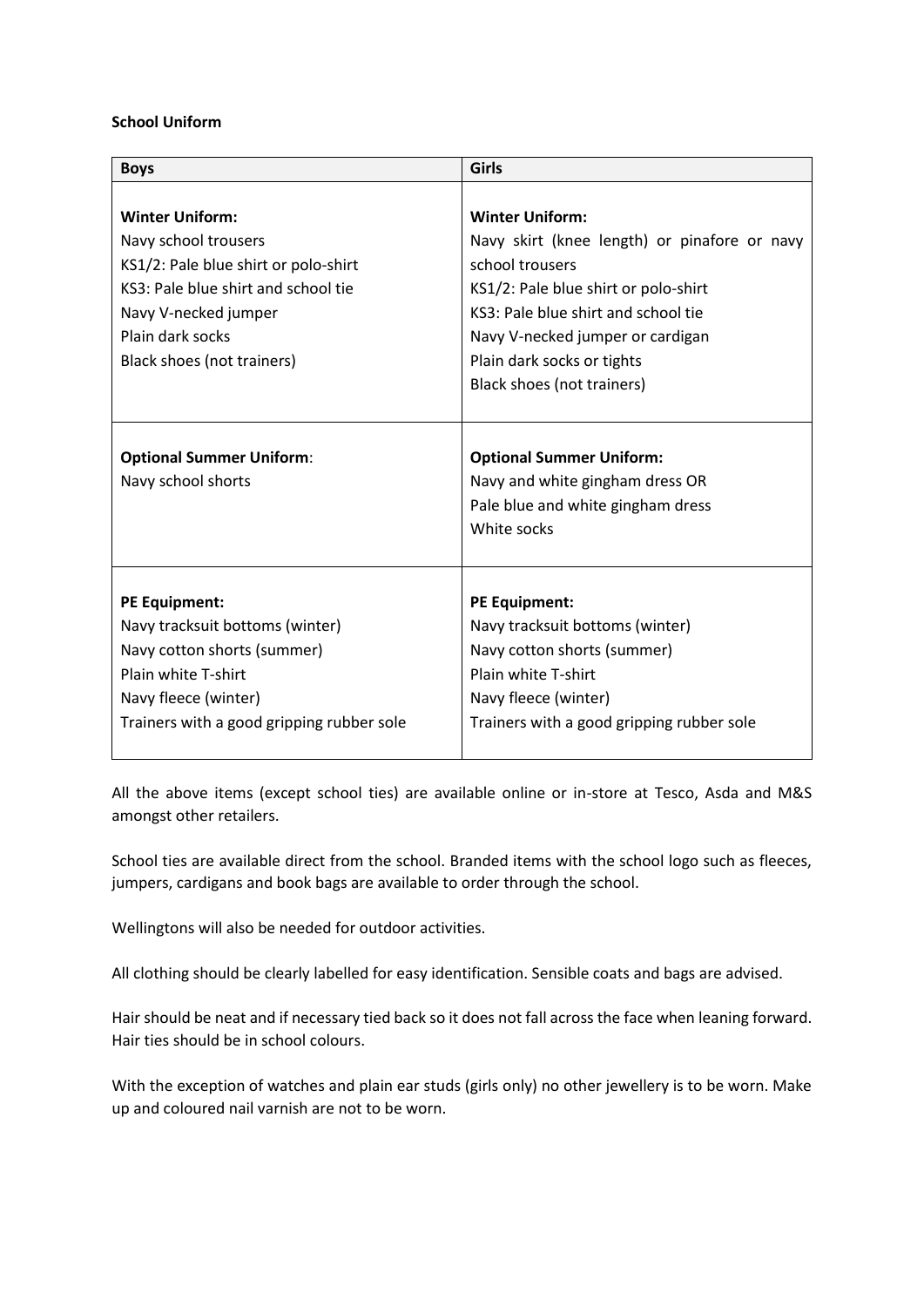#### **Fees**

The annual fee will be £3,888.50 for Early Years, Key Stage 1 and Key Stage 2 and £4,141.00 for Key Stage 3 and £4,444.00 for Key Stage 4 for the oldest child of each family at the school. All subsequent siblings will be offered a 20% reduction on their fees.

#### **Funding**

Immanuel School will receive no financial support from the government. Most of the school's funds will come from fees paid by parents. Fees will be due termly in advance in September, January and April or by regular monthly standing order from September to August inclusive.

The school will also rely on the sacrificial voluntary donations of churches, relatives and other interested parties. These welcome donations may be gift aided (if donated by a UK taxpayer), which increases the value of the donation to the school. To make an occasional or a regular donation please contact us. Immanuel School may also seek funding from charities and trusts.

There will be fundraising events organised throughout the school year such as sponsored sporting activities.

In modelling a response to the biblical mandate to care for the orphan and the widow, Immanuel School will also seek to donate money to specific Christian charities and strive to foster an awareness of the needy across the world.